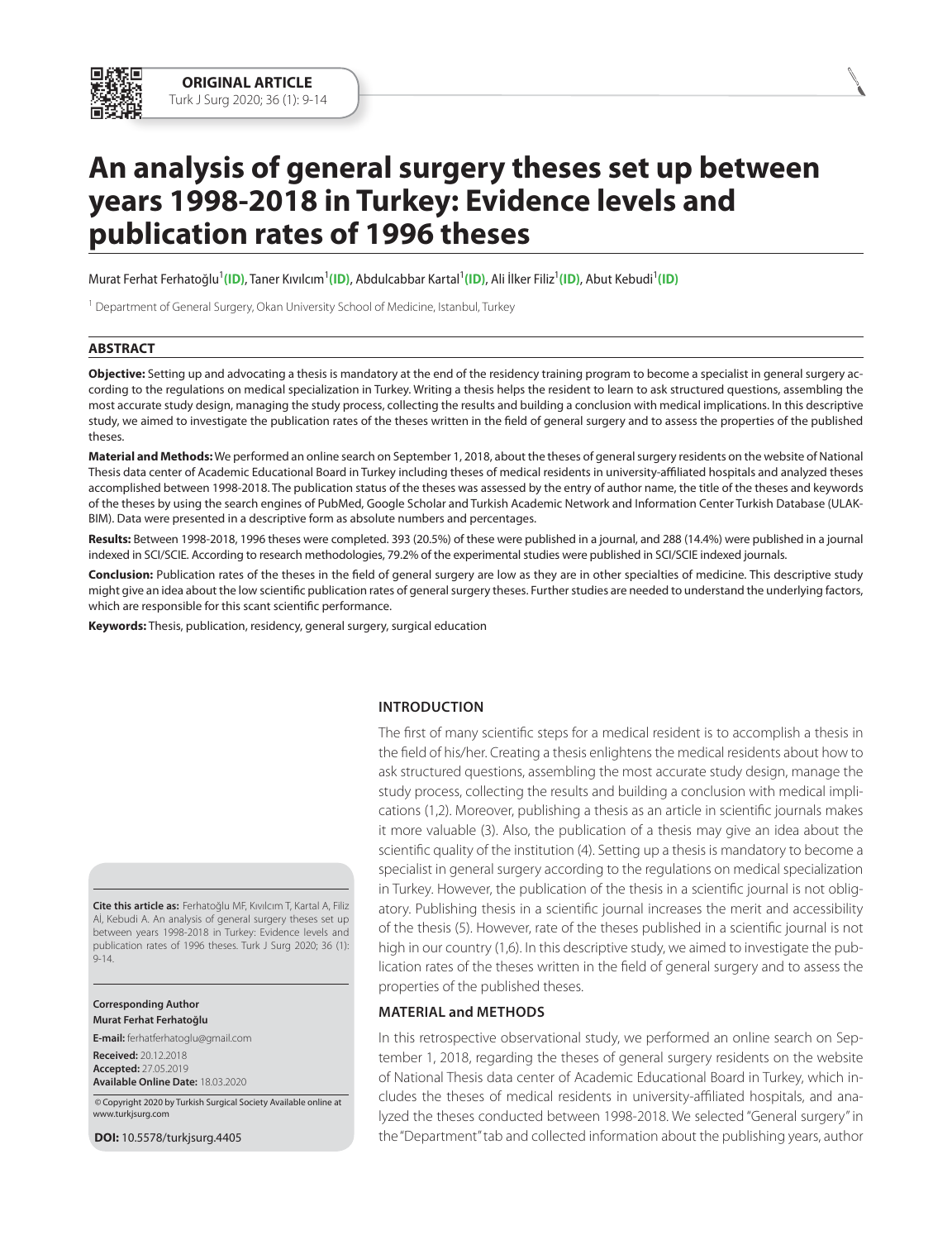names, thesis names, nature of the theses. The publication status of the theses was assessed by the entry of author name, the title of the theses and keywords of the theses by using the search engines of PubMed, Google Scholar and Turkish Academic Network and Information Center Turkish Database (ULAKBIM).

We divided subjects of the published theses into 14 main topics; endocrine diseases, upper gastrointestinal system diseases (not including bariatric surgery or obesity), bariatric surgery/obesity, intestines and colorectal diseases, breast diseases, hepatopancreaticobiliary diseases, endoscopy, hernia diseases, transplantation, peritoneum/ omentum diseases, surgical diseases of skin, trauma, sepsis-shock and miscellaneous (nursing, patient behaviors, basic science, other topics). Research methodologies of the published thesis were assessed under two groups; clinical and experimental. We analyzed the distribution of the published theses according to journal scope as SCI/SCIE indexed journals, ULAKBIM indexed journals, national and international journals (not indexed in SCI/SCIE, and ULAKBIM). We also determined published theses according to Levels of Evidence and Grades of Recommendation System (Table 1) (7).

Number Cruncher Statistical System (NCSS) 2007 (Kaysville, Utah, USA) program was used for statistical analysis. Descriptive statistical methods (mean, standard deviation, median, first quadrant, third quadrant, frequency, percentage, minimum, maximum) were used evaluating the study data. Pearson chi-square test, Fisher's exact test and Fisher-Freeman-Halton exact test were used to compare qualitative data. Statistical significance was accepted as p< 0.05.

# **REsults**

Between 1998-2018, 1996 theses were completed. 393 (20.5%) of those theses were published in a journal. And, 288 (14.4%) of those theses were published in a journal indexed in SCI/SCIE. Research methodologies and journal information are shown in Table 2. Publication years of the theses are shown in Figures 1, 2.

According to research methodologies, 79.2% of the experimental studies were published in SCI/SCIE indexed journals (Table 3).

According to the subject of the published theses, the percentage of publication in SCI/SCIE indexed journals was statistically significant (p< 0.001). As a result of post-hoc analysis, SCI/SCIE indexed journal publication percentages of the theses on peritoneum/omentum diseases and skin diseases/wound healing were higher (p= 0.003 and p= 0.022; respectively). In addition, SCI/SCIE indexed journal publication percentages of the theses about upper gastrointestinal system diseases and breast diseases were found to be lower (p= 0.014, p< 0.001) (Table 4). Sub analysis of the thesis subjects according to research methodology, number of experimental studies in intestines/Colon/Rectum/Anus, hepatopancreaticobiliary system, miscellenous, peritoneum/omentum, endocrine diseases group were 31 (41.3%), 25 (37.3%), 20 (60.6%), 30 (100%), 13 (46.4%), 12 (100%), respectively.

According to Levels of Evidence and Grades of Recommendation System evaluation, 76.8% of the published theses were in Level II (Figure 3).

| Table 1. Levels of Evidence and Grades of Recommendation System |                                                                                                      |  |  |  |  |
|-----------------------------------------------------------------|------------------------------------------------------------------------------------------------------|--|--|--|--|
| Level I                                                         | Studies consisted of high-quality randomized controlled trials                                       |  |  |  |  |
| Level II                                                        | Studies consisted of lesser-quality randomized controlled trials and prospective comparative studies |  |  |  |  |
| l evel III                                                      | Studies were made up of case-control and retrospective comparative studies                           |  |  |  |  |
| l evel IV                                                       | Case series with no controls                                                                         |  |  |  |  |
|                                                                 |                                                                                                      |  |  |  |  |

| Table 2. Research methodologies and indexation info of the published thesis                                                                        |                    |                 |  |  |  |  |  |
|----------------------------------------------------------------------------------------------------------------------------------------------------|--------------------|-----------------|--|--|--|--|--|
|                                                                                                                                                    |                    | n(%)            |  |  |  |  |  |
| Research methodologies                                                                                                                             | Experimental study | 194 (49.3)      |  |  |  |  |  |
|                                                                                                                                                    | Clinical study     | 199 (50.6)      |  |  |  |  |  |
| SCI/SCIE indexed journal                                                                                                                           | Yes                | 288 (73.2)      |  |  |  |  |  |
| ULAKBIM indexed journal                                                                                                                            | Yes                | 23(5.9)         |  |  |  |  |  |
| Other journals                                                                                                                                     | Yes                | 82 (20.8)       |  |  |  |  |  |
| International journal                                                                                                                              | Yes                | 339 (86.3)      |  |  |  |  |  |
| National journal                                                                                                                                   | Yes                | 54 (13.7)       |  |  |  |  |  |
| Publishing time (years)                                                                                                                            | Mean $\pm$ SD      | $3.83 \pm 2.98$ |  |  |  |  |  |
|                                                                                                                                                    | Min-max (median)   | $0-17(3)$       |  |  |  |  |  |
| SCI/SCIE: Scientific Citation Index/Scientific Citation Index Expended, ULAKBIM: Turkish Academic Network and Information Center Turkish Database. |                    |                 |  |  |  |  |  |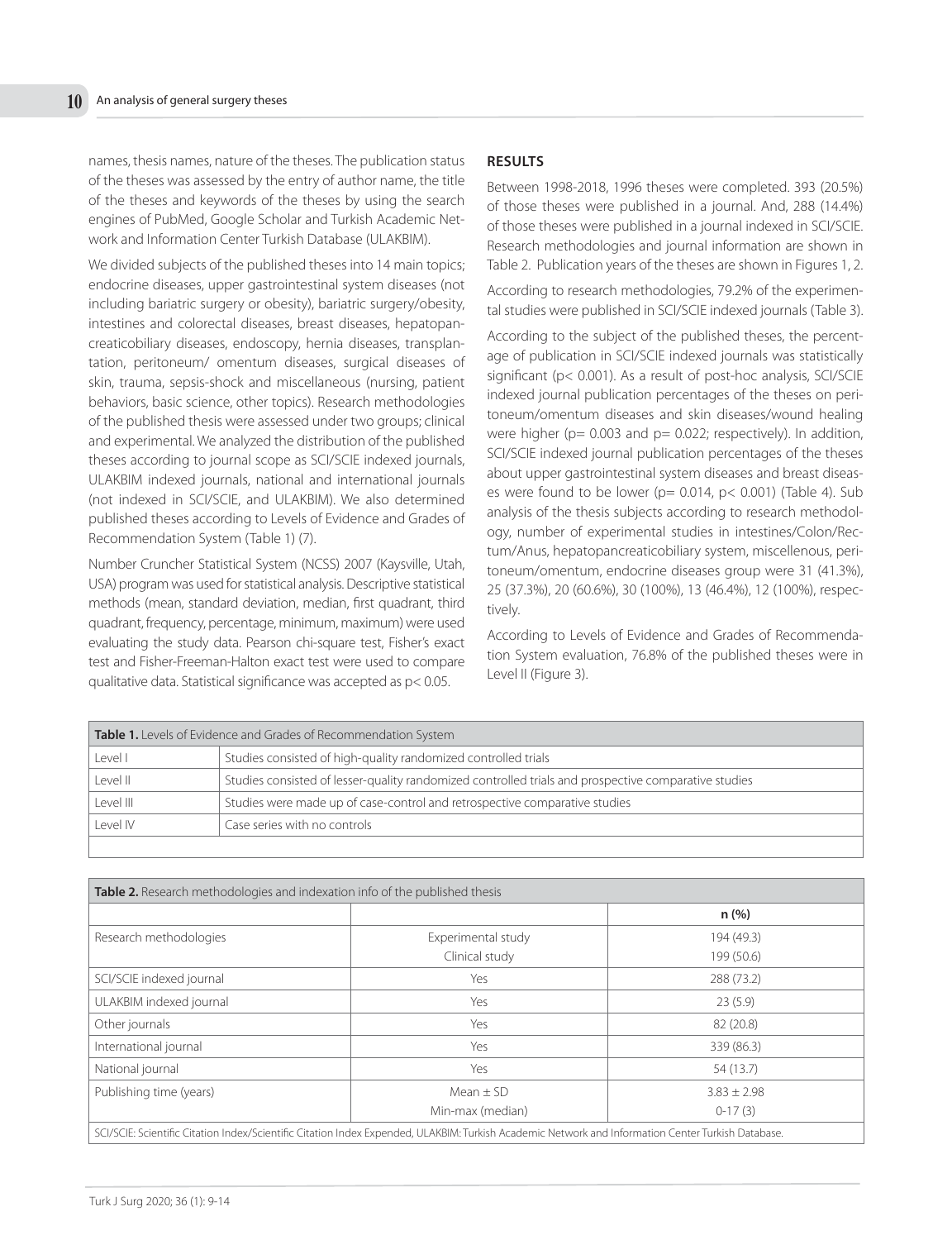



| Table 3. Publication rates of theses according to research methodologies in international and SCI/SCIE indexed journals |     |                               |                 |       |  |  |  |
|-------------------------------------------------------------------------------------------------------------------------|-----|-------------------------------|-----------------|-------|--|--|--|
|                                                                                                                         |     | <b>Research methodologies</b> |                 |       |  |  |  |
|                                                                                                                         |     | Experimental                  | <b>Clinical</b> | p     |  |  |  |
| SCI/SCIE indexed                                                                                                        | No  | 45 (20.8%)                    | 71 (33%)        | 0.007 |  |  |  |
|                                                                                                                         | Yes | 149 (79.2%)                   | 144 (67%)       |       |  |  |  |
| International                                                                                                           | No  | 29 (11.8%)                    | 33 (15.3%)      | 0.309 |  |  |  |
|                                                                                                                         | Yes | 165 (88.2%)                   | 182 (84.7%)     |       |  |  |  |
| Pearson chi-squared test.                                                                                               |     |                               |                 |       |  |  |  |
| SCI/SCIE: Scientific Citation Index/Scientific Citation Index Expended.                                                 |     |                               |                 |       |  |  |  |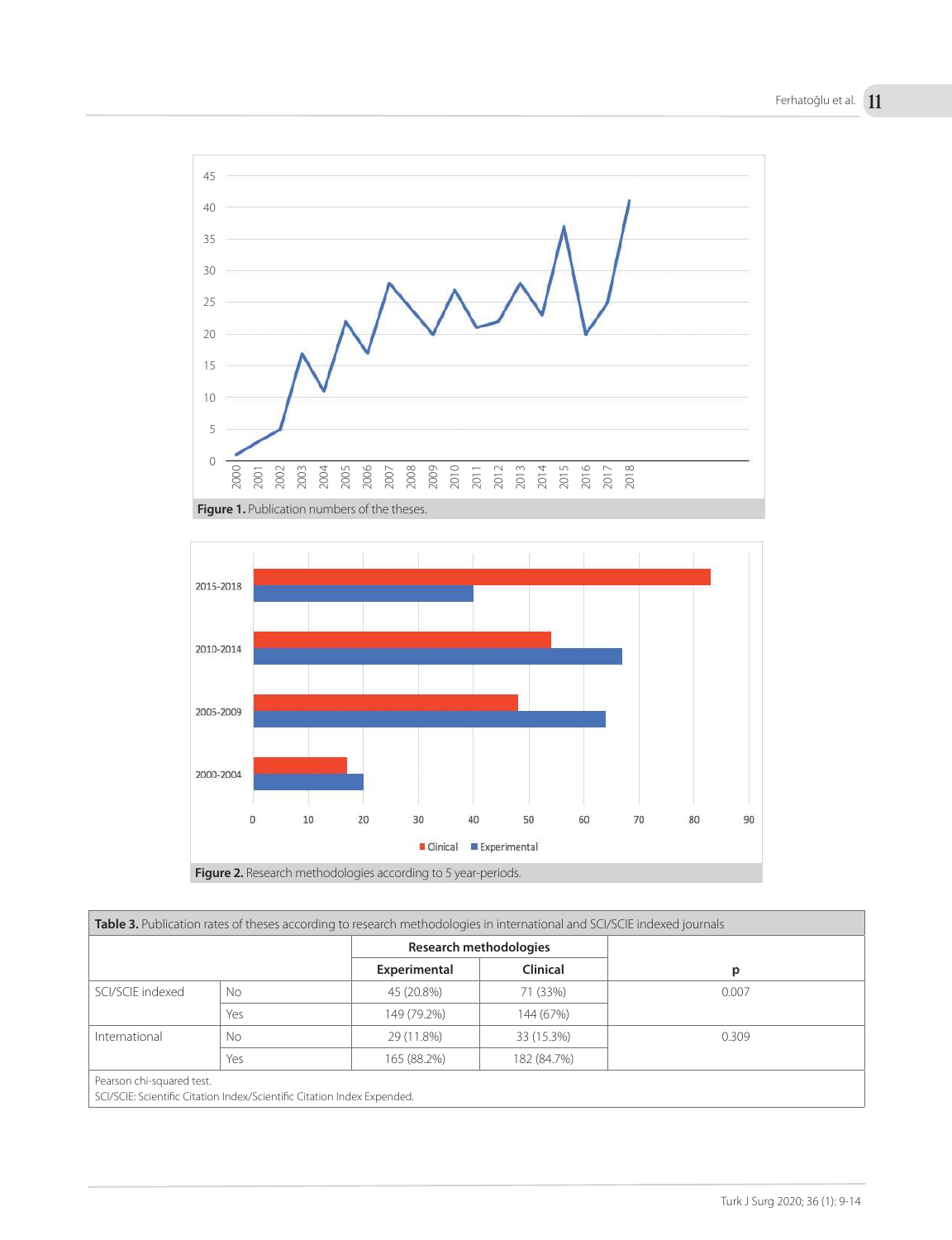| Table 4. Subject of the published theses  |                |                 |                      |                        |  |  |  |
|-------------------------------------------|----------------|-----------------|----------------------|------------------------|--|--|--|
|                                           | <b>Total</b>   | <b>SCI/SCIE</b> | р                    | p (row vs. rest)       |  |  |  |
| Intestines/Colon/Rectum/Anus              | 100            | 75 (75%)        | < 0.001 <sup>a</sup> | $0.248^c$              |  |  |  |
| Hepatopancreaticobiliary system           | 84             | 67 (83.1%)      |                      | 0.389c                 |  |  |  |
| Miscellaneous                             | 41             | 33 (80.4%)      |                      | 0.136 <sup>c</sup>     |  |  |  |
| Peritoneum/omentum                        | 32             | 30 (93.7%)      |                      | 0.003 <sup>c</sup>     |  |  |  |
| Endocrine diseases                        | 28             | 16 (57.1%)      |                      | $0.111$ <sup>c</sup>   |  |  |  |
| Skin diseases/wound healing               | 12             | 12 (100%)       |                      | 0.022 <sup>b</sup>     |  |  |  |
| Diseases of upper gastrointestinal system | 18             | 8 (44.4%)       |                      | 0.014 <sup>c</sup>     |  |  |  |
| Breast disease                            | 27             | 10 (37%)        |                      | $< 0.001$ <sup>c</sup> |  |  |  |
| Hernia disease                            | 13             | 8(61.5%)        |                      | 0.539 <sup>b</sup>     |  |  |  |
| Bariatric surgery/obesity                 | 8              | 7 (87.5%)       |                      | $0.446^{b}$            |  |  |  |
| Transplantation                           | 14             | $9(64.2\%)$     |                      | 0.566 <sup>b</sup>     |  |  |  |
| Endoscopy                                 | 4              | 4 (100%)        |                      | $0.324^{b}$            |  |  |  |
| Trauma                                    | 8              | 5(62.5%)        |                      | 0.699 <sup>b</sup>     |  |  |  |
| Shock/sepsis                              | $\overline{4}$ | 4 (100%)        |                      | $0.324^{b}$            |  |  |  |
| $2.001 - 0.001 - 0.001$                   |                |                 |                      |                        |  |  |  |

a Fisher-Freeman-Halton exact test.

<sup>b</sup> Fisher's exact test.

<sup>c</sup> Pearson chi-square test.

SCI/SCIE: Scientific Citation Index/Scientific Citation Index Expended.





## **DIsCussIOn**

According to regulations of residency in medical doctorate and dentistry in Turkey, medical doctors (residents) are obligated to prepare and advocate a medical thesis in their field at the end of their training program (8). Idea setup, questioning, creating the study protocol, collecting the datum, assembling the results, arising the conclusions and concluding a clinical implication are steps of generating a scientific thesis. Accessibility of the scientific thesis is mostly inadequate, unfeasible or dependent on the accessibility of academic libraries. Publishing these valuable scientific papers in internationally indexed scientific journals is the best way to improve accessibility (2,9).

In this study, we noticed that the publication rates of the theses in the field of general surgery in international and SCI/SCIE indexed journals were 16.9% and 14.4%, respectively. In the study of Ogrenci et al., publication rate of the theses in SCI/ SCIE indexed journals is 18.2% (9). Another study from Turkey has revealed that the publication rate of the theses on public health in SCI/SCIE indexed journals is 11.9% (1). The study of Ozgen et al. revealed that Turkish medical theses written between years 1980 and 2005 revealed that only 6.2% of the theses were published in MEDLINE indexed journals (6). A recent study of Mayir et al. have also reported that the publication rate of the theses on general surgery in SCI/SCIE indexed journals is 22% (10). Relevant publications on general surgery in the literature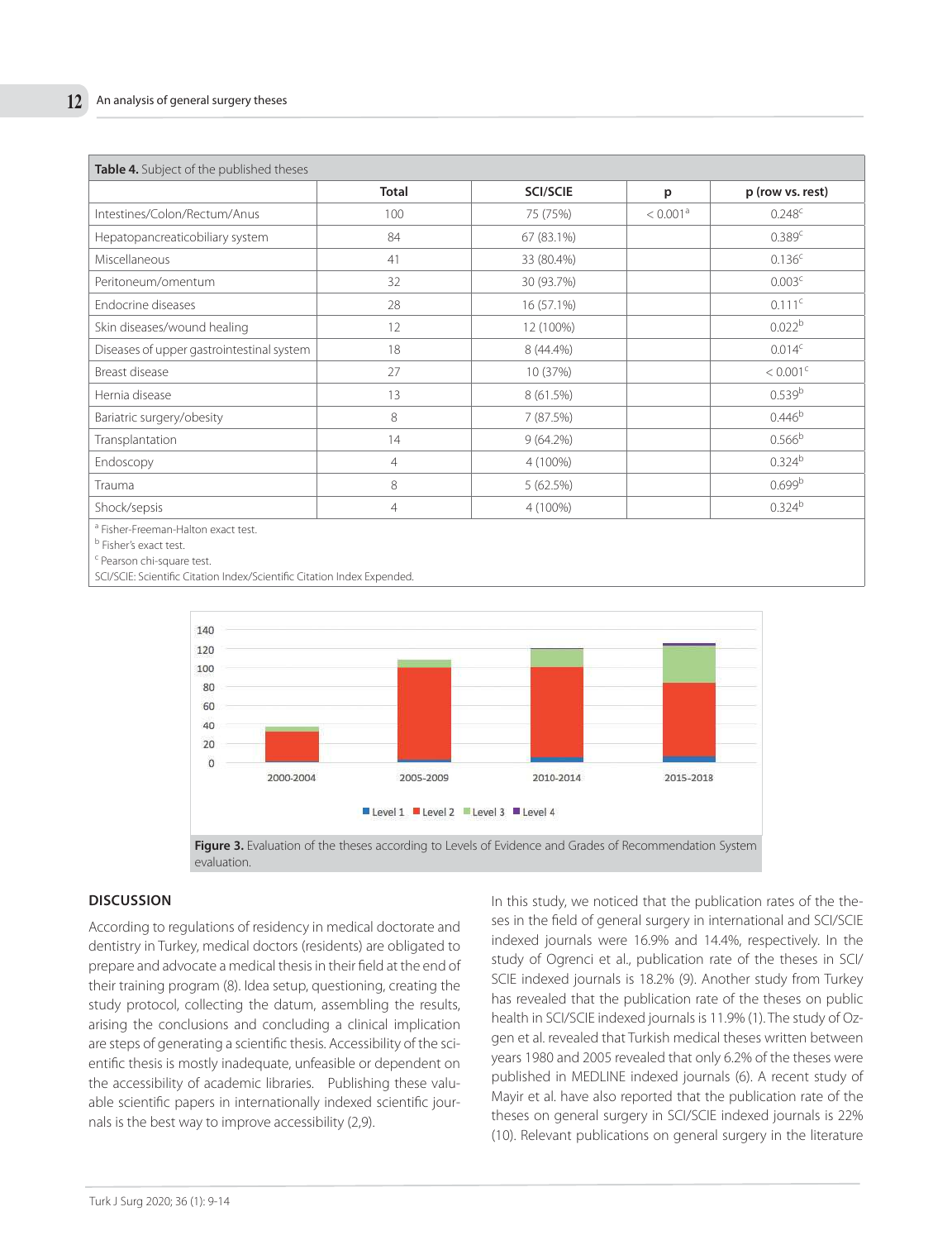have notified this ratio between 17% and 52% (11-13). Factors considered as obstacles in the release of the theses include the lack of sufficient information in the residency programs on the writing of scientific papers, incapability of writing in foreign languages and the lack of motivating regulations for preparing a scientific publication (14). However, we are of the opinion that the most instrumental reasons of low publication rates may be the inability to allocate sufficient time for developing academic skills due to the excessive workload and the residents' view of the theses as only a ritual or necessity for the completion of the residency program. Lack of motivation in surgery residents could be another cause for low publication rates of the theses since they need to publish their theses in SCI/SCI-E-indexed journals only for the purpose of academic career and clinical promotions in a limited time period of their profession (1,2). In a study presented by Hollmann et al., reasons for not publishing theses have included work load, bias for negative results, insufficient tutor support, insufficient motivation/ personal interest, and family burdens (2). It is also possible that some other theses might have reached publication status after timepoint of retrieval of the dataset in this study. Namdari et al. have shown an inverse correlation between decreasing work-hours and increasing scientific publication rates in medical residents (15). Time spent doing research is the primary determinant of scientific productivity (16). A mentoring program designed for improving scientific skills also has a positive influence on publication rates of the residents (17).

It was seen in this study that an increase was observed in the number of published theses over time, which is compatible with the literature (6). We believe that this increase might be associated with the rise in the number of institutions having residency programs in Turkey.

Although the number of clinical studies was higher, we found that experimental studies were more published in SCI/SCIE indexed journals ( $p= 0.007$ ). This result correlates with the results of Ogrenci et al. (9).

According to research methodologies, half of the theses were experimental studies. However, as indicated in Figure 2, there is an increasing tendency to clinical studies and quality of the theses demonstrates an upgrading pattern, which is shown in Figure 3. The presented research also reveals that experimental studies have significantly higher publishing rates. The reason of this difference is that clinical studies need more effort, take longer time to be finalized, longer length of follow-up facilitates the loss of patients, and experimental studies have more potential to provide original information which provides a higher potential for scientific publication (10). Although prospective randomized studies are the most valuable studies, these factors create a tendency on residents to compose experimental theses. But in recent years, there has been an increase in the

number of clinical studies, which is thought to be due to developments in hospital computing systems and computer technologies that has increased and eased the possibility of data access.

In the study presented here, theses subjecting the diseases of peritoneum/omentum and skin/wound healing had higher publication rates ( $p= 0.003$  and  $p= 0.022$ ; respectively), and the most dominantly published theses in SCI/SCIE indexed journals were conducted on the intestines/colon/rectum/anus (n= 75). All theses on peritoneum/omentum and skin/wound healing were experimental studies with a higher potential of publishing in SCI/SCIE journals.

Limitations of this study include the website of National Thesis data center of Higher Educational Council of the Republic of Turkey that only collects theses written at university hospital clinics, database center has excluded theses conducted at training hospitals affiliated by Ministry of Health up to 2015, and National Thesis data center records were not complete and the exclusion of the theses which did not allow open access reading. In addition, the indexation status of the journals is variable (i.e., SCI and SCIE are dynamic in and out situations).

# **COnClusIOn**

Surprisingly, an excessive proportion of medical doctoral theses are never published, as recorded by the two international online databases for scientific literature. The main reason for this problem is that the majority of the theses consist of low-level studies and experimental studies. The quality of medical theses needs to be improved, and adequate measures should be taken to advance the scientific merit. We believe that this problem can be solved by encouraging residents to publish in high-quality journals and residents who do not publish their theses, be deemed incomplete in the residency program.

#### **Ethics Committee Approval:** Not relevant.

**Peer-review:** Externally peer-reviewed.

**Author Contributions:** Concept - M.F.F.; Design - M.F.F., A.I.F.; Supervision - A.K.; Resource - M.F.F.; Materials - M.F.F., T.K.; Data Collection and/or Processing - M.F.F.; Analysis and Interpretation - M.F.F.; Literature Search - M.F.F.; Writing Manuscript - M.F.F.; Critical Reviews - A.K.

**Conflict of Interest:** The authors have no conflicts of interest to declare.

**Financial Disclosure:** The authors declared that this study has received no financial support.

# **REFEREnCEs**

- 1. Sipahi H, Durusoy R, Ergin I, Hassoy H, Davas A, Karababa A. Publication rates of public health theses in international and national peer-review journals in Turkey. Iran J Public Health 2012;41:31-5. **[CrossRef]**
- 2. Hollmann M, Borrell C, Garin O, Fernandez E, Alonso J. Factors influencing publication of scientific articles derived from masters theses in public health. Int J Public Health 2015;60:495-504. **[CrossRef]**